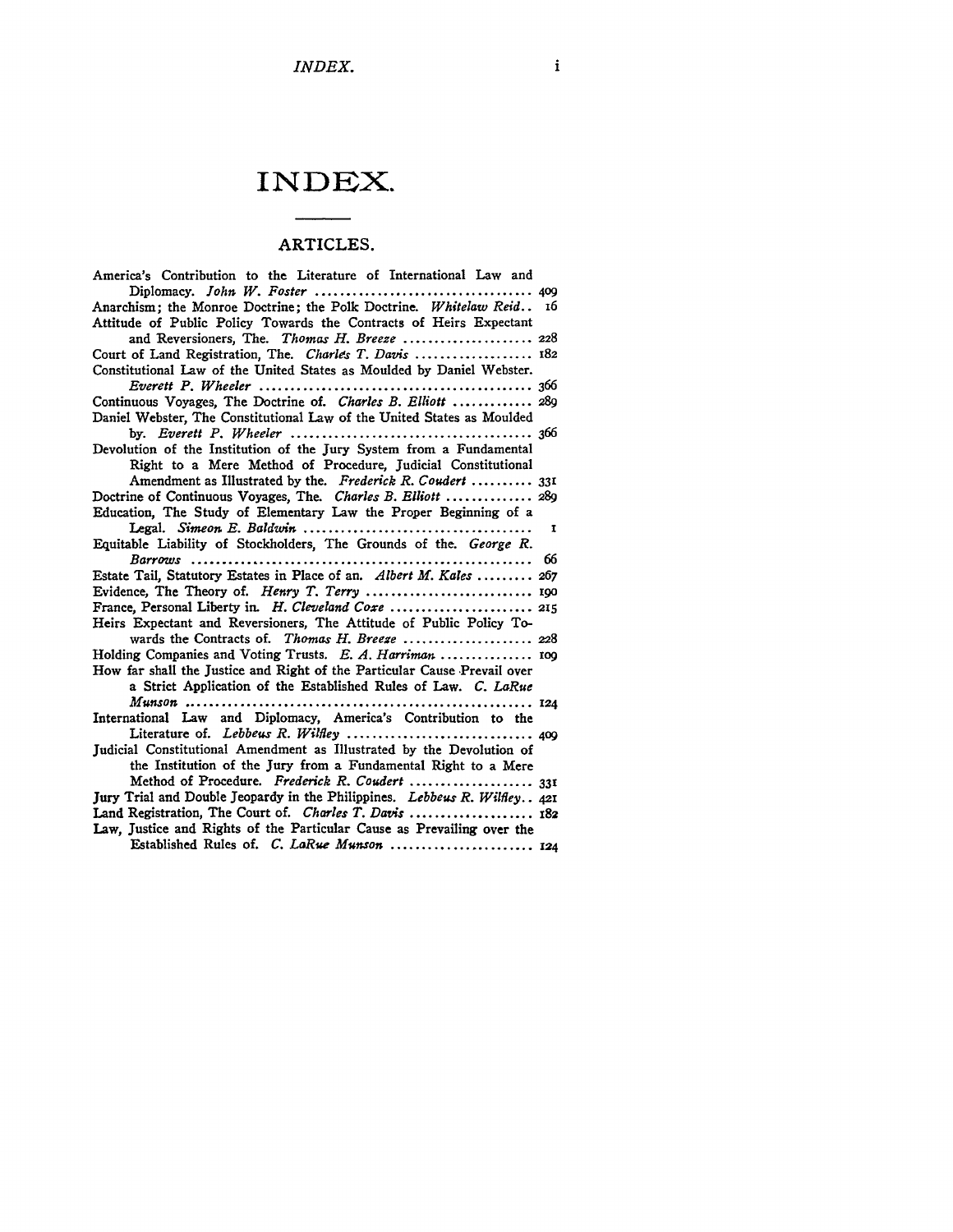| Law, The Study of Elementary, the Proper Beginning of a Legal<br>1             |  |
|--------------------------------------------------------------------------------|--|
|                                                                                |  |
| Legal Aspects of the Panama Situation. Edwin Maxey<br>85                       |  |
| Legal Education, The Study of Elementary Law the Proper Beginning              |  |
| I                                                                              |  |
| Letters and Numerals in Connection with Articles of Commerce. <i>Bernard</i>   |  |
| 140                                                                            |  |
| Monroe Doctrine, The; The Polk Doctrine; Anarchism. Whitelaw Reid, 16          |  |
| Northern Securities Company Case; a Reply. Daniel H. Chamberlain<br>57         |  |
| Numerals and Letters in Connection with Articles of Commerce. Bernard          |  |
|                                                                                |  |
| Panama Situation, The Legal Aspects of the. Edwin Maxey  85                    |  |
| Percolating Waters; the Rule of Reasonable User, <i>Ernest W. Huffcut.</i> 222 |  |
|                                                                                |  |
| Polk Doctrine, The; The Monroe Doctrine; Anarchism. Whitelaw Reid 16           |  |
| Securities, The Theory and the Law of Water Works. Ambrose Tighe 165           |  |
| Statute, The Inefficient. Charles G. Morris  430                               |  |
| Statutory Estates in Place of an Estate Tail. Albert M. Kales  267             |  |
| Stockholders, The Grounds of the Equitable Liability of. George E.             |  |
| 66                                                                             |  |
| Theory and the Law of Water Works Securities, The. Ambrose Tighe  165          |  |
|                                                                                |  |
| Trial by Jury and Double Jeopardy in the Philippines. Lebbeus R.               |  |
|                                                                                |  |
| Voting Trusts and Holding Companies. E. A. Harriman  109                       |  |
| Water Works Securities, The Theory and the Law of. Ambrose Tighe 165           |  |

#### **COMMENT AND RECENT CASES.**

(The topics which have been the subject of editorial comment are italicized.)  $\sim$   $\star$ 

| ADVERSE POSSESSION-successive grants-possession by last grantee  152<br>APPEAL-Constitutional right to review--issues first raised in appellate |  |
|-------------------------------------------------------------------------------------------------------------------------------------------------|--|
|                                                                                                                                                 |  |
| BANK CHECK-bill of exchange-certification  48                                                                                                   |  |
| BANKRUPTCY-Act of 1903-retroaction--jurisdiction for the recovery of                                                                            |  |
|                                                                                                                                                 |  |
|                                                                                                                                                 |  |
| Claims-service rendered assignee prior to adjudication  96                                                                                      |  |
| Composition-operation and effect-claim not scheduled  318                                                                                       |  |
| Conflict of jurisdiction—amendment of 1903—corporation $458$                                                                                    |  |
|                                                                                                                                                 |  |
| Involuntary proceedings—jury trial limiting issues  458                                                                                         |  |
| Involuntary proceedings—petitioner—private claims  152                                                                                          |  |
| Involuntary proceedings--receiver's compensation-against whom                                                                                   |  |
|                                                                                                                                                 |  |
|                                                                                                                                                 |  |

 $\hat{\mathbf{v}}$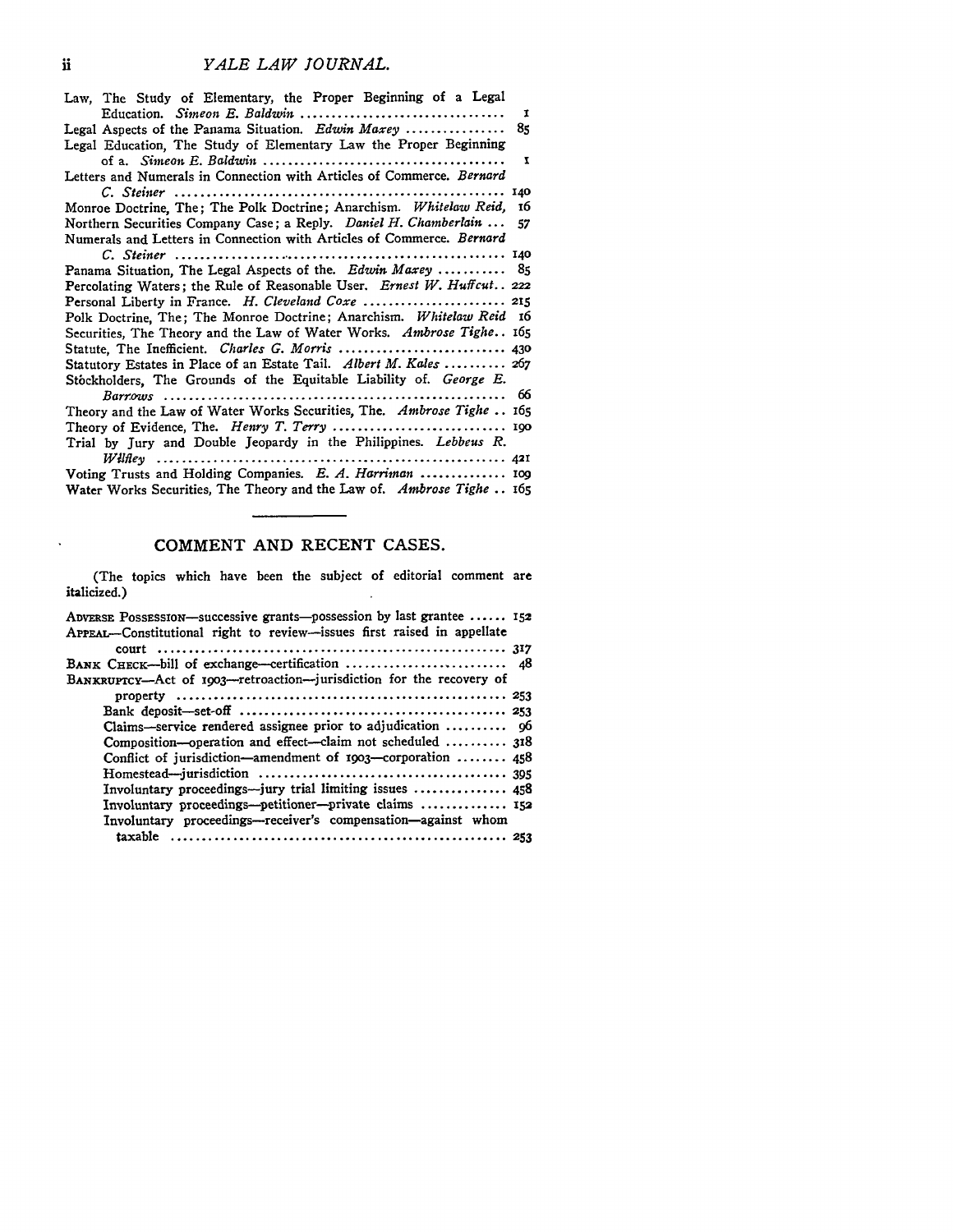| Jurisdiction-enforcing waiver of exemptions  153                              |    |
|-------------------------------------------------------------------------------|----|
|                                                                               |    |
| Preferences                                                                   |    |
|                                                                               |    |
| Proceedings commenced in state court-effect  149                              |    |
|                                                                               |    |
|                                                                               |    |
| Trustee-fraudulent conveyance-tracing funds  395                              |    |
| Unrecorded chattel mortgage-distribution of proceeds of sale                  | 96 |
|                                                                               |    |
| Delivery of machine-negligent delay-measure of damages  319                   |    |
|                                                                               |    |
| Free pass-exemption from liability for negligence                             |    |
| Illegal combinations-unjust discrimination  459                               |    |
| Limitation of contract liability for freight  201                             |    |
| Refusal to pay extra fare-assault on passenger                                | 48 |
|                                                                               | 42 |
| CITIZENSHIP-immigration-status of Porto Ricans  319                           |    |
| COMPETITION-interference with employment of fellow-workman-justi-             |    |
|                                                                               |    |
| CONSTITUTIONAL LAW-constitutionality of the initiative and referendum 248     |    |
|                                                                               | 92 |
| Construction of statutes-legislative intent  261                              |    |
| Corporations-full faith and credit to foreign judgments  396                  |    |
| Due process of law-receipts as conclusive evidence  255                       |    |
|                                                                               |    |
|                                                                               |    |
| Freedom of worship-infants-failure to furnish medical attendance 256          |    |
| Interstate commerce-elevator warehouse  258                                   |    |
| Legislative restraint upon hours of labor as a health regulation $\ldots$ 313 |    |
| Liberty of contract-sales of merchandise in bulk-notice to                    |    |
|                                                                               |    |
| Negroes as grand jurors-inquiry of federal courts into rules of               |    |
|                                                                               |    |
|                                                                               | 98 |
|                                                                               |    |
| Power of congress under fifteenth amendment-validity of statute               |    |
|                                                                               |    |
| Public schools-conditions of attendance-vaccination acts  261                 |    |
| Seizure of evidence-self-incriminating testimony  256                         |    |
| Taking of private property for public use  247                                |    |
| Thirteenth amendment-negro peonage  452                                       |    |
|                                                                               |    |
| CONTEMPT-punishment-statutory restriction on the power of courts              | 90 |
| CONTRACTS-discharge-accord and satisfaction-tender upon condition 397         |    |
| Goods to be manufactured-sale by sample  461                                  |    |

 $\langle \cdot \rangle$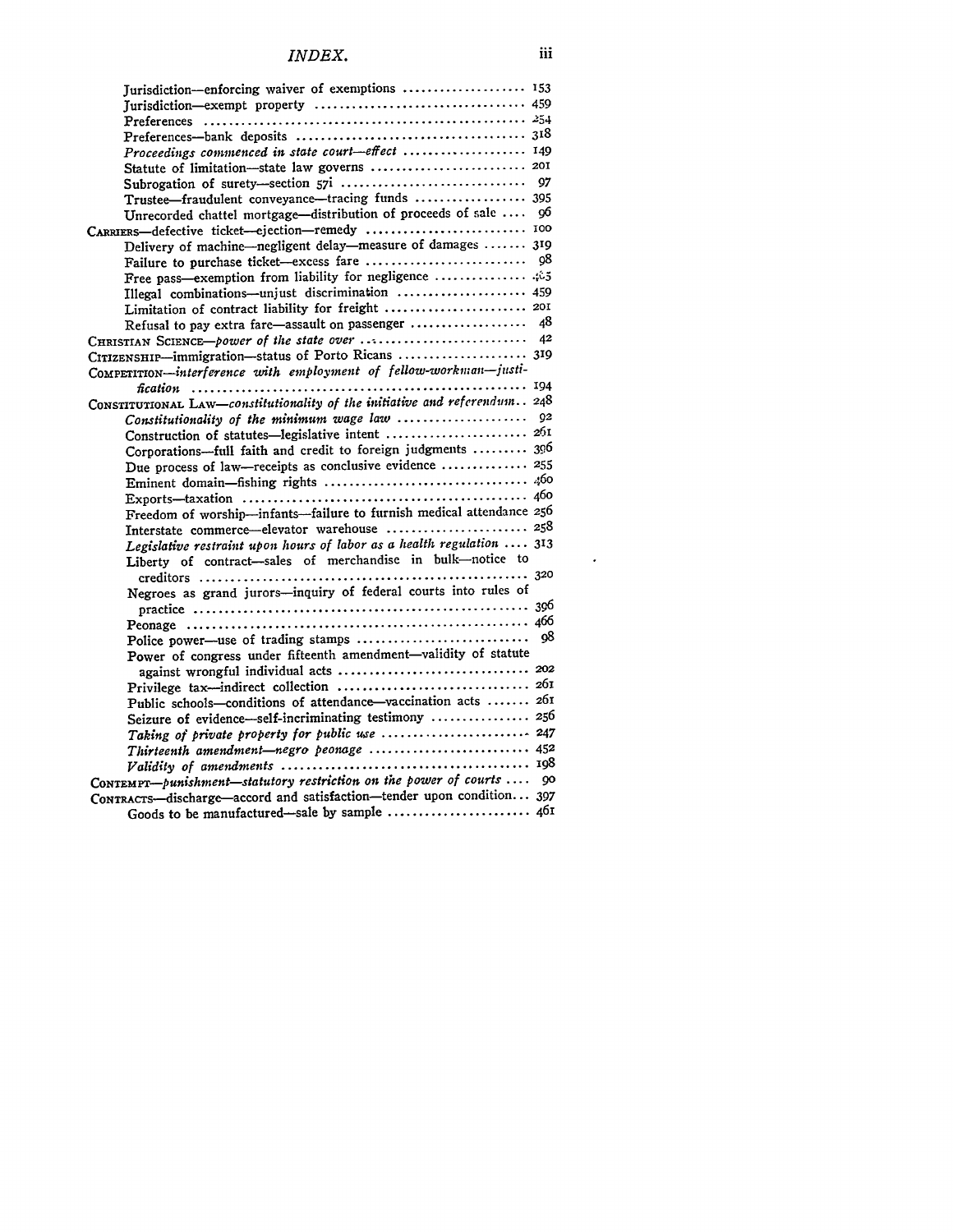| Service-quantum meruit-recovery  153                                   |
|------------------------------------------------------------------------|
| Territory annexed to city-street and interurban railroads  401         |
| COPYRIGHT-infringement-citation from law books  49                     |
| Musical composition-imitation of gestures  400                         |
| CORPORATION-Municipal-de facto clerk-payment of salary  207            |
| Municipal-defective sidewalk-notice  324                               |
| Municipal-equitable estoppel-repeal of ordinance  155                  |
| Municipal-improvements-competitive bidding  259                        |
| Municipal-injunction-private party as plaintiff  325                   |
| Municipal-purchase-incumbrance  325                                    |
| Municipal-street sprinkling-taxation--public purpose  255              |
|                                                                        |
| Municipal-tax on merchants-liability of agent  260                     |
| Private-examination of books-refusal-penalty<br>99                     |
| Private-federal-grant of power to sue and be sued-liability for        |
| 98                                                                     |
| Private-fiduciary relation of promoters-recovery of secret profits 461 |
| 94                                                                     |
| Private-foreign-proposed changes in the laws of France  244            |
| Private-incorporation in two states-jurisdiction  146                  |
| CRIMINAL LAW-appointment of counsel-payment by county  202             |
| Evidence-relevant facts-conduct of bloodhounds  257                    |
|                                                                        |
| Marriage of witness before trial-testimony<br>99                       |
| New trial-newly discovered evidence  320                               |
|                                                                        |
|                                                                        |
| Verdict-sufficiency-former jeopardy  206                               |
| 49                                                                     |
| EMINENT DOMAIN-fishing rights-constitutional law  456                  |
|                                                                        |
| Proceedings by the United States-dismissal-damages  463                |
|                                                                        |
|                                                                        |
|                                                                        |
|                                                                        |
| 91<br>Exchanges-property right in quotations-equitable protection  321 |
|                                                                        |
| Federal jurisdiction-adequate legal remedy  321                        |
| Fraudulent conveyance-action to set aside-necessary parties  153       |
| Jurisdiction-right to enjoin pending action-code provision  203        |
| Street improvement-setting aside assessment  463                       |
| EVIDENCE—admissibility—dangerous premises  464                         |
|                                                                        |
| Cash register records—memoranda as independent evidence  397           |
| Conclusiveness of tax receipts—due process of law  255                 |
| Conduct of bloodhounds-relevant facts  257                             |
|                                                                        |
| Impeaching witness-previous statements-refreshing memory  398          |
| Journals of legislatures-competency-alteration by parol  257           |

 $\mathbf{v}$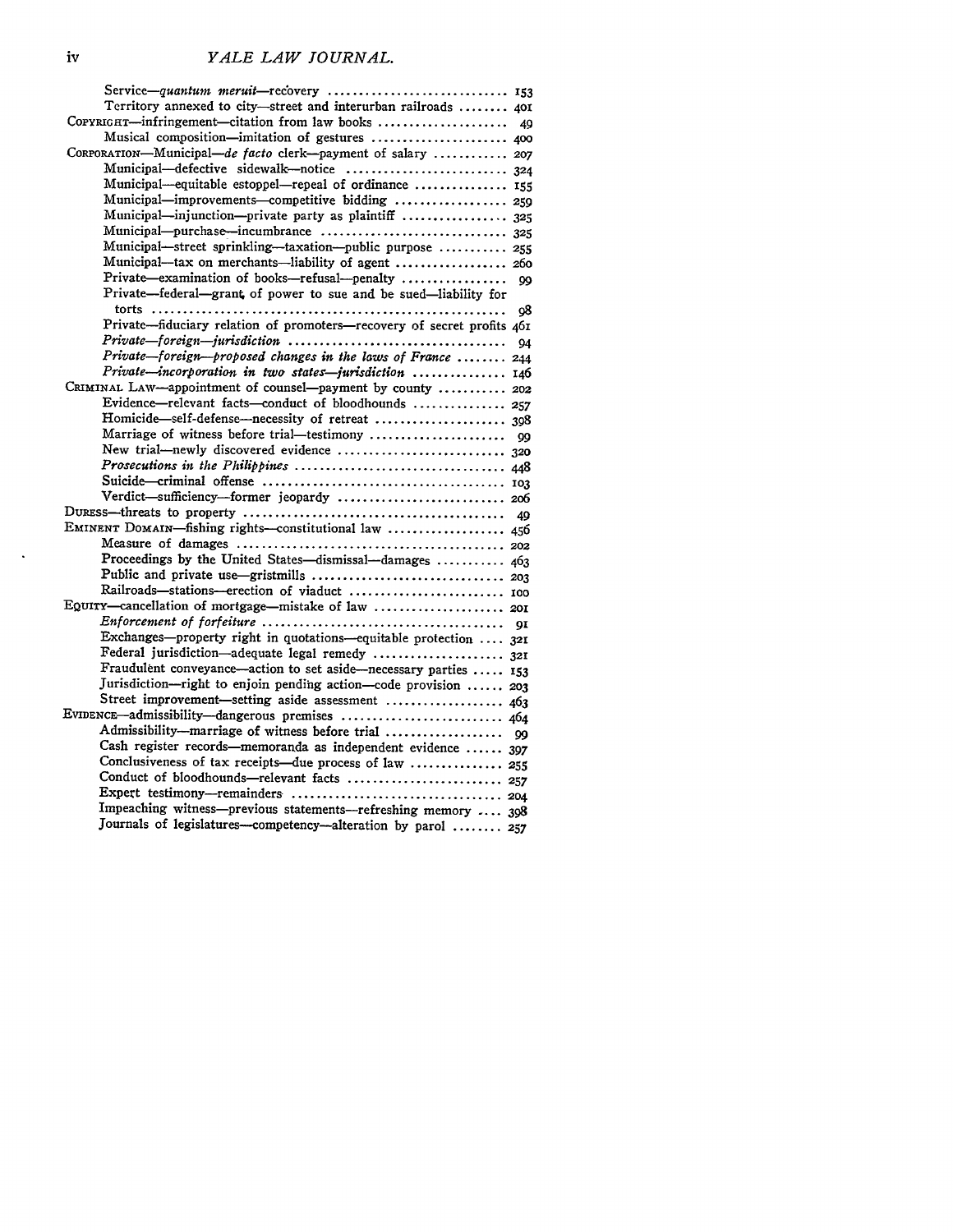| EXCHANGES--property right in quotations-equitable protection  32I<br>Ex Post FACTO LAW-statutory change of punishment between conviction |    |
|------------------------------------------------------------------------------------------------------------------------------------------|----|
|                                                                                                                                          |    |
| EXECUTORS AND ADMINISTRATORS-limitations-debts                                                                                           | 49 |
| $\textbf{FrankchISES}\text{—ferry—volumtary transfer} \dots \dots \dots \dots \dots \dots \dots \dots$                                   | 50 |
| INFANCY-wages of son-right of creditors of father  204                                                                                   |    |
|                                                                                                                                          |    |
| Labor strikes-interference with interstate commerce  50                                                                                  |    |
| Municipal corporations---private party as plaintiff  325                                                                                 |    |
|                                                                                                                                          |    |
|                                                                                                                                          |    |
|                                                                                                                                          |    |
| INSOLVENCY-preferences-rights of creditors  154                                                                                          |    |
| INSURANCE-application-authority of agent to waive payment of premium 205                                                                 |    |
|                                                                                                                                          |    |
| Life policy—application—authority of agent  205                                                                                          |    |
| Loss by fire-partnership-change of interest  399                                                                                         |    |
| Mutual benefit association-contract-amendment of by-laws  156                                                                            |    |
| INTERNATIONAL LAW-the latest decision at The Hague  391                                                                                  |    |
|                                                                                                                                          |    |
| Fraudulent joinder of parties-equity jurisdiction  259                                                                                   |    |
| Want of jurisdiction-service obtained by trick  154                                                                                      |    |
| LEASE-covenants-quiet enjoyment-eminent domain  464                                                                                      |    |
| LEGAL STATUS OF INDIANS-validity of Indian marriages  250                                                                                |    |
| LIBEL-advertisement-ascription of unchastity-innuendo  102                                                                               |    |
| Newspapers--punitive damages-owner's liability for manager's                                                                             |    |
| Pleading-complaint-identification of plaintiff  326                                                                                      |    |
| LICENSE-failure to obtain-sale of intoxicating liquors-social club  102                                                                  |    |
|                                                                                                                                          |    |
| LIMITATIONS-negotiable note-foreign judgments-conclusiveness  255                                                                        |    |
| New promise-acknowledgment by agent  323                                                                                                 |    |
|                                                                                                                                          |    |
| MANDAMUS-prison records-surrender                                                                                                        | 51 |
| Right to money deposited in lieu of bail-supplementary proceedings                                                                       |    |
|                                                                                                                                          |    |
|                                                                                                                                          |    |
|                                                                                                                                          |    |
| MASTER AND SERVANT-Assumption of risk growing out of the non-per-                                                                        |    |
| formance of a master's statutory duty  454                                                                                               |    |
|                                                                                                                                          |    |
|                                                                                                                                          |    |
| Injury to servant-assumption of risk  323                                                                                                |    |
| Safe place to work-negligence of master  207                                                                                             |    |
| MonoroLIES-copyright-illegal restriction of competition  207                                                                             |    |
| MORTGAGES-deed operating as mortgage-option to purchase  398                                                                             |    |
|                                                                                                                                          |    |
|                                                                                                                                          |    |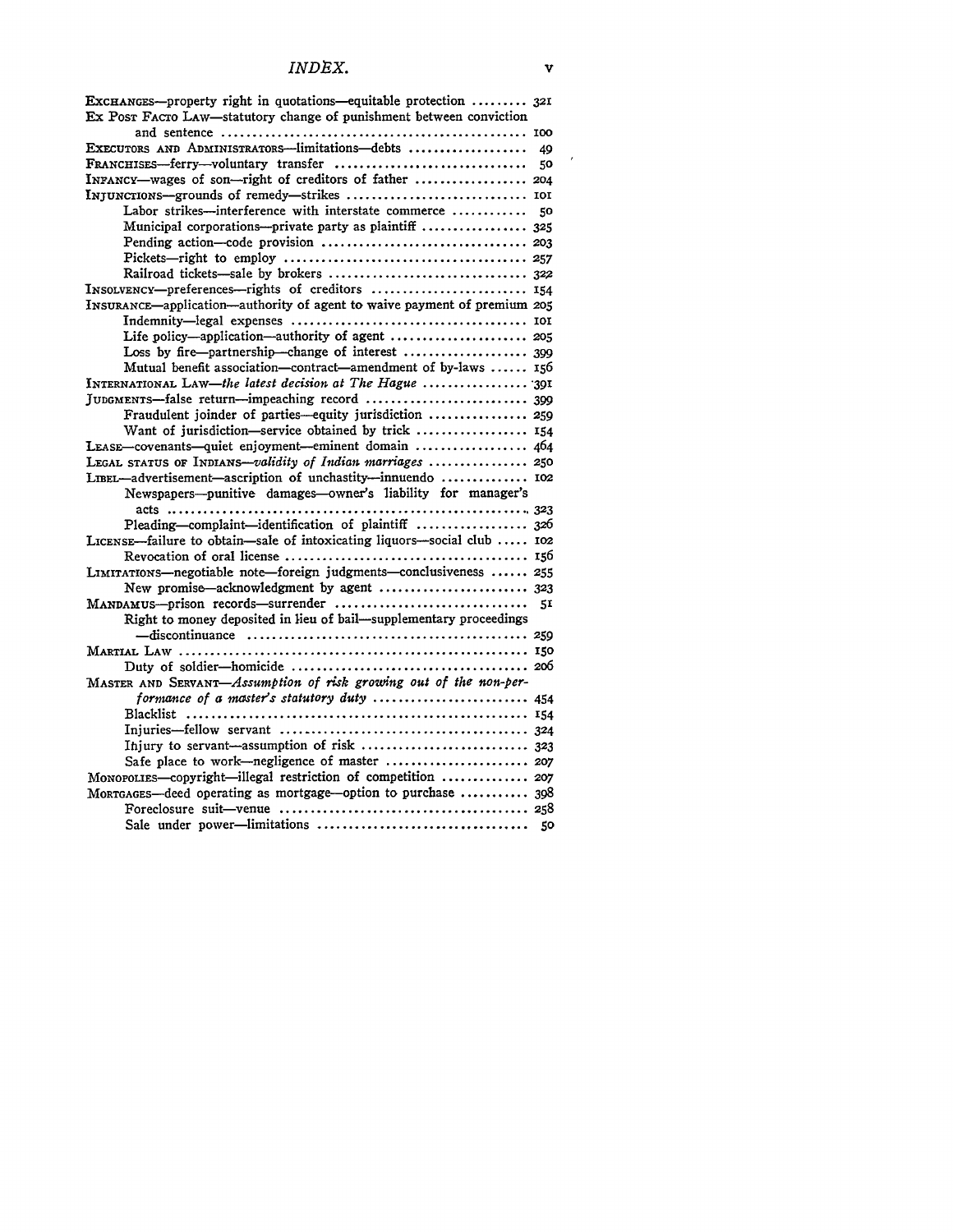#### vi *YALE LAW JOURNAL.*

| MUNICIPAL WATER SYSTEMS—are they public or private property of the        |    |
|---------------------------------------------------------------------------|----|
|                                                                           |    |
| MUTUAL BENEFIT ASSOCIATIONS-amendment of by-laws-contract of in-          |    |
|                                                                           |    |
| NAME AND PICTURE-property right in one's name and picture                 | 46 |
| NATURALIZATION-perjury in state court-federal jurisdiction  400           |    |
| NEGLIGENCE-boiler explosion-injury to adjoining premises  326             |    |
| Delivery of machine-delay--measures of damages  319                       |    |
|                                                                           |    |
|                                                                           |    |
| Railroads-pedestrians-duty to keep a lookout  401                         |    |
| Street railways--riding on car steps-liability for injuries  402          |    |
| NEGOTIABLE INSTRUMENTS-bonafide holder  254                               |    |
| Foreign judgments-conclusiveness-limitations  255                         |    |
| Guarantor of note-failure to give notice of non-payment  465              |    |
| NOTARIES-acknowledgments-disqualification for interest  326               |    |
|                                                                           |    |
| PRINCIPAL AND AGENT-illegal contract-implied authority  317               |    |
| Purchase of adverse interest by agent-constructive trust  157             |    |
| RAILROADS-injury to person on track-contributory negligence               |    |
| REAL ESTATE-fraudulent transfer-action to set aside-necessary parties 153 | 53 |
| RECEIVERSHIP-mortgage-notice to mortgagor  155                            |    |
| RES JUDICATA-res judicata and estoppel  245                               |    |
|                                                                           |    |
| SHERIFFS-false arrest-liability of sureties  103                          |    |
| SPECIFIC PERFORMANCE-title-presumption of death  320                      |    |
| STREETS-additional servitude-use for telephone  208                       |    |
| SURETIES-preferences-inurement to co-sureties  402                        |    |
| TAXATION-appeal-party in interest-jurisdiction  395                       |    |
|                                                                           |    |
|                                                                           |    |
| Federal succession tax on bequests to municipality  46                    |    |
|                                                                           |    |
|                                                                           |    |
| Local taxation of interstate commerce  44                                 |    |
|                                                                           |    |
| Street sprinkling-public purpose  255                                     |    |
| Tax on merchants-liability of agent  260                                  |    |
| TELEGRAMS-failure to deliver-damages  466                                 |    |
| TORT-death by wrongful act-survival of action  462                        |    |
|                                                                           |    |
| Uncertainty of beneficiaries in charitable trusts  316                    |    |
| WATERCOURSES-parol license-irrevocable grant-irrigation  403              |    |
| Percolating waters-adjoining owners-injunction  208                       |    |
|                                                                           |    |
|                                                                           |    |
|                                                                           |    |
|                                                                           |    |